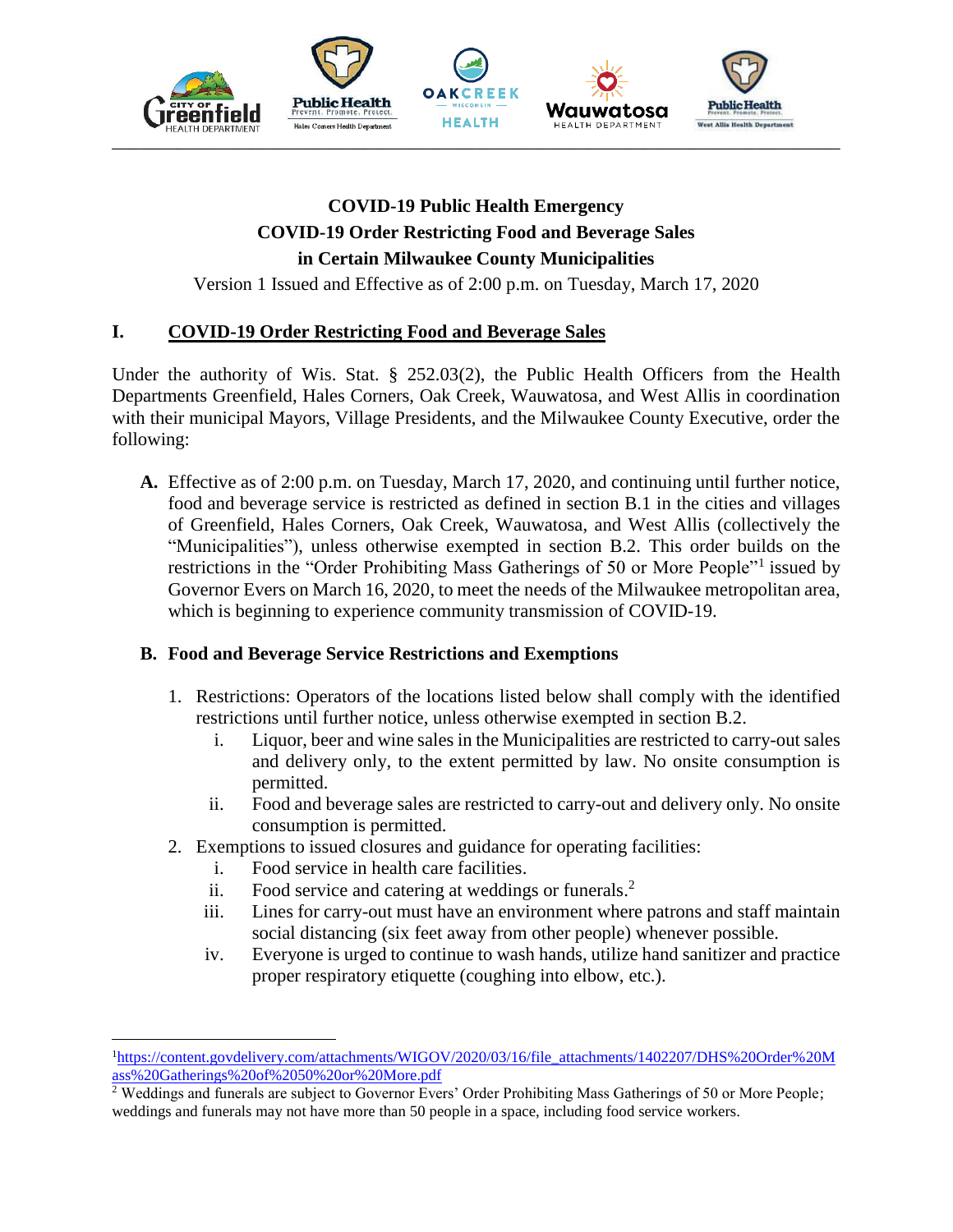- **C.** The immediate implementation of this Order is necessary as patrons of bars and restaurants continue to gather in large number, in close proximity to each other, in closed spaces, thereby endangering the health of the staff and the patrons.
- **D.** The overriding goal of this Order is to minimize the in-person interaction which is the primary means of transmission. Restaurants and bars increase and encourage talking, touching, and other social interaction in an environment with a multitude of hard surfaces.
- **E.** This Order is issued based on evidence of increasing transmission of COVID-19, scientific evidence regarding the most effective approaches to slow the transmission of communicable diseases generally and COVID-19 specifically, and best practices as currently known and available to protect vulnerable members of the public from avoidable risk of serious illness or death resulting from exposure to COVID-19. Although most people who contract COVID-19 do not become seriously ill, people with mild symptoms and asymptomatic people with COVID-19 may place other vulnerable members of the public at significant risk.
- **F.** This Order will reduce the likelihood that many people will be exposed to COVID-19 at a single event, and will thereby slow the spread of COVID-19 within the Municipalities. By reducing the spread of COVID-19, this Order will help preserve critical and limited healthcare capacity.
- **G.** This Order is issued in light of the existence of several cases of COVID-19 within Milwaukee County, including a significant and increasing number of assumed cases of community transmission nationwide.<sup>3</sup>
- **H.** This Order is issued to prevent circumstances often present in mass gatherings that may exacerbate the spread of COVID-19, such as: the increased likelihood that mass gatherings will attract people from broad geographic areas who could be infected; the prolonged time period in which large numbers of people are in close proximity and could be exposed to COVID-19; and the difficulty in tracing exposure when large numbers of people attend a single event.

 $\overline{a}$ 

<sup>&</sup>lt;sup>3</sup> CDC, Coronavirus Disease 2019 (COVID-19) in the U.S., [https://www.cdc.gov/coronavirus/2019-ncov/cases-in](https://www.cdc.gov/coronavirus/2019-ncov/cases-in-us.html)[us.html](https://www.cdc.gov/coronavirus/2019-ncov/cases-in-us.html)